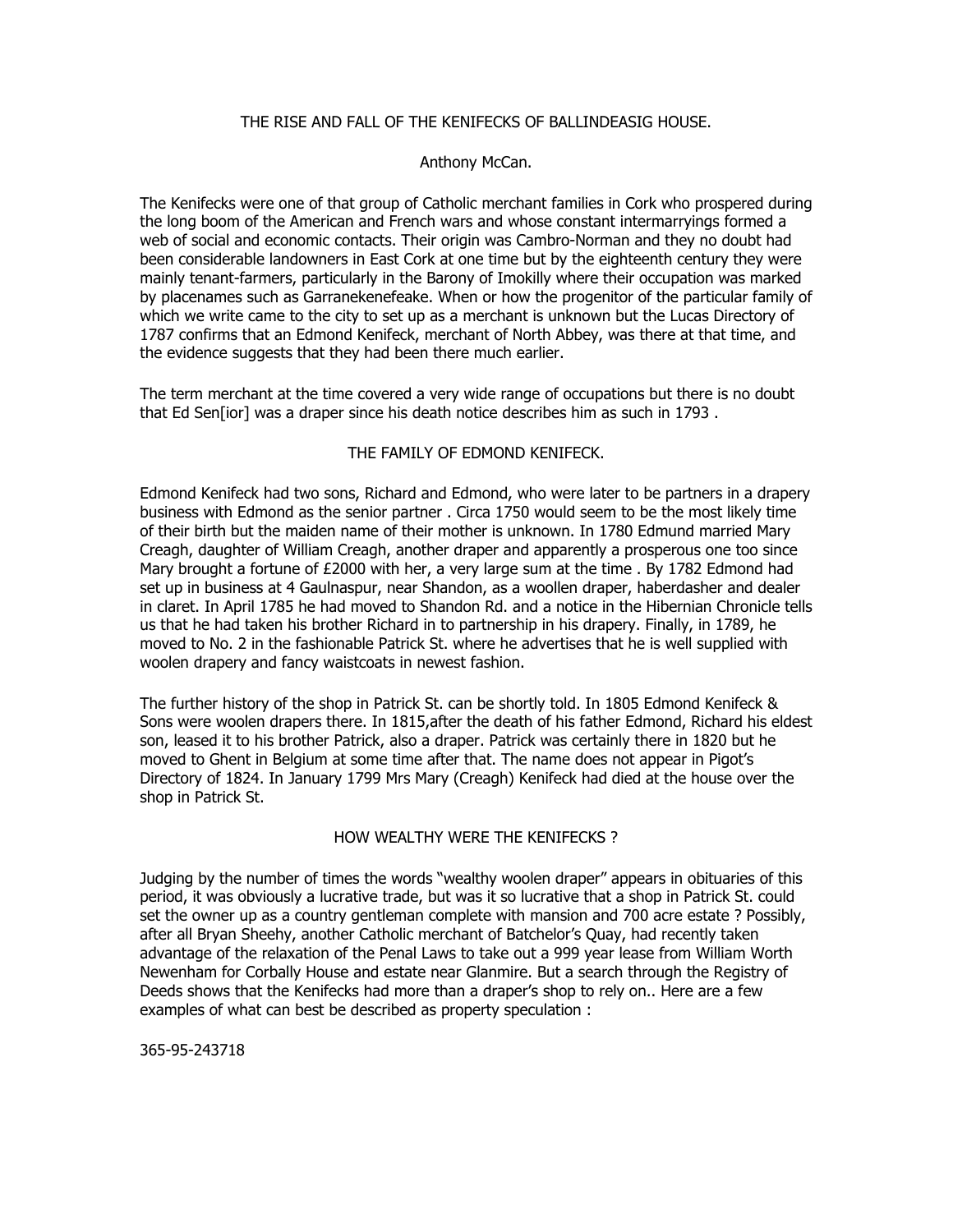Indented Deed dated 17 September 1784. Edmond Kenifeck of the City of Corke merchant and Edmond Roche of Kildinan in Co. Cork Esq. parties. Kenifeck to yield up to Roche messuage house or tenement in the city for the remainder of 999 year lease.

Witnesses Thomas Chatterton, John Bastable

378-147-752405

Deed of assignment dated 20 March 1786 Edmond Kenifeck merchant to Jane Creagh, widow of William Creagh woolen draper garden and turret in Sundays Well.

Witnesses Richard Farrell, Jonas Landers.

(She resold this property in 1791 to William Lane for £455).

The Edmond Kenifeck in these deeds is probably Edmond Sen. who died in 1793.

505-280-326000

Deed of assignment dated 8 June 1796 Edmond Kenifeck woolen draper to Hugh Baker merchant preoperty in city.

Witnesses William Mannix Thomas Mannix

506-143-328336

Assignment dated 16 October 1796 Edmond Kenifeck merchant to George Smith Gent. property in city. Witnesses Thomas Mannix Henry Wilward Gents.

507-480-329329

Indenture of Release dated 17 March 1796 Edmond Kenifeck and Joseph Fannin linen draper ,parties

house in South Main St. Cork.

Witnesses Denis O'Sullivan Thomas Mannix Public Notary

517-273-339744

Lease dated 20 February 1799 Edmond Kenifeck to Owen McCarthy merchant 7 acres in Knockfree.

Witnesses Odell Spread Thomas Mannix.

624-526-430620. Assignment dated 20 August 1810 Edmond Kenifeck to Jonathan Davis of land with old houses in City. Witnesses George Fitton Thomas Mannix.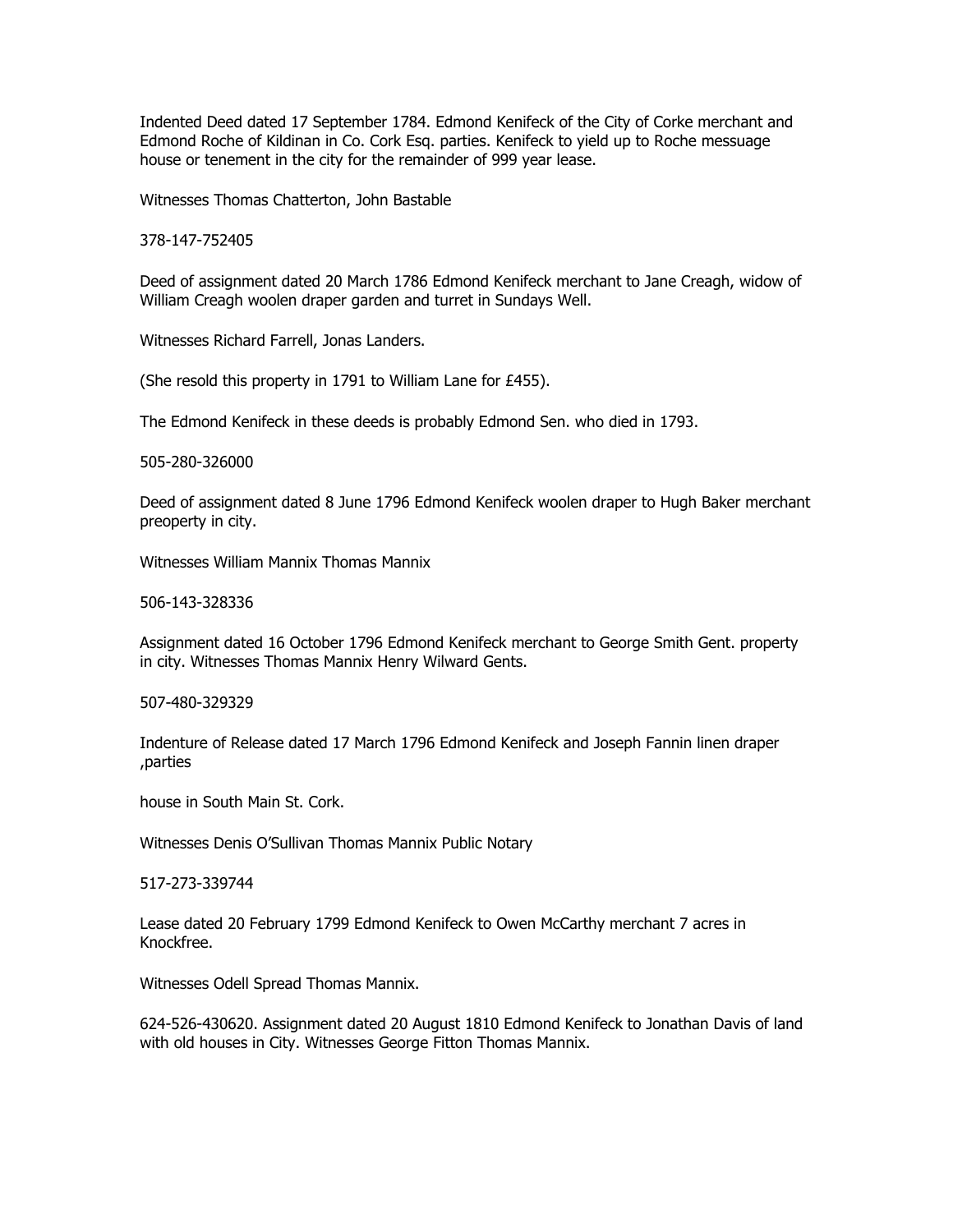Edmond died in November 1811 so this is the last transaction he registered. His brother and partner Richard, who had never married, died in January 1814 at his house Corbally in Blackrock, then as now a fashionable suburb.

After his death , his nephew Richard, now the owner of nos. 1 and 2 Patrick St. made two further transactions.

674-120-464177

Lease dated 28 April 1814 Richard Kenifeck woolen draper to Thomas Shinkwin cabinet maker house in Patrick St. at a rent of £40p.a.

Witnesses John Mahony Thomas Mannix

696-510-478067

Lease dated 8 April 1815 Richard Kenifick of Cork to Patrick Kenifeck draper house in Patrick St.

Witnesses Wm. P. Mahony of Woodlawn John Dorbinhead

No doubt Richard had been running the business for Uncle Richard after the death of Edmond but now he was determined to stop living over the shop since the estate at Ballindeasig was available. We come now to evidence that the Kenifecks were also middlemen on considerable areas of land in Co. Cork. The evidence is indirect in that the wills of both Edmond and Richard were destroyed but they can be reconstructed to a degree as they were recited in future deeds as evidence. An assignment dated 19 May 1831 shows that Edmond either owned or held on lease the townland of Reagrove and in fact it was there that he died. Another assignment dated 31 August 1819 recites that Richard Kenifeck, late of Corbally, in his last will ...... lands of Tubberneig, lands of Coolkilly, Rathcormac etc. Coolkilly was a townland of about 1000 acres, but 686 acres are described as "mountain waste".

However it was in 1808 that Edmond had made his final land acquisition. He bought Ballindeasig House, a typical Georgian Box design, built most probably within the previous thirty years, together with 650 acres IPM.

603-63-410811

Deed of Conveyance dated 14 July 1808. Parties Patrick Lambert, Dublin, clothier, Edmond Kenifeck of Cork, draper, John Lambert, and Josiah Dunn, Dublin. House and lands of Ballindeasig 650 acres IPM.

Sum of £3999 to Patrick Lambert.

Before we move into Ballindeasig, let us deal with the other children of Edmond and Mary Creagh.

Jane Kenifeck, the only daughter married Pierce Mahony on 10 January 1815 with a fortune of £2000.

Patrick the next brother was also a draper. He took over the shop in Patrick St. in 1815 but is in King St. in 1820 according to a directory. He moved to Ghent in Belgium at some unknown time.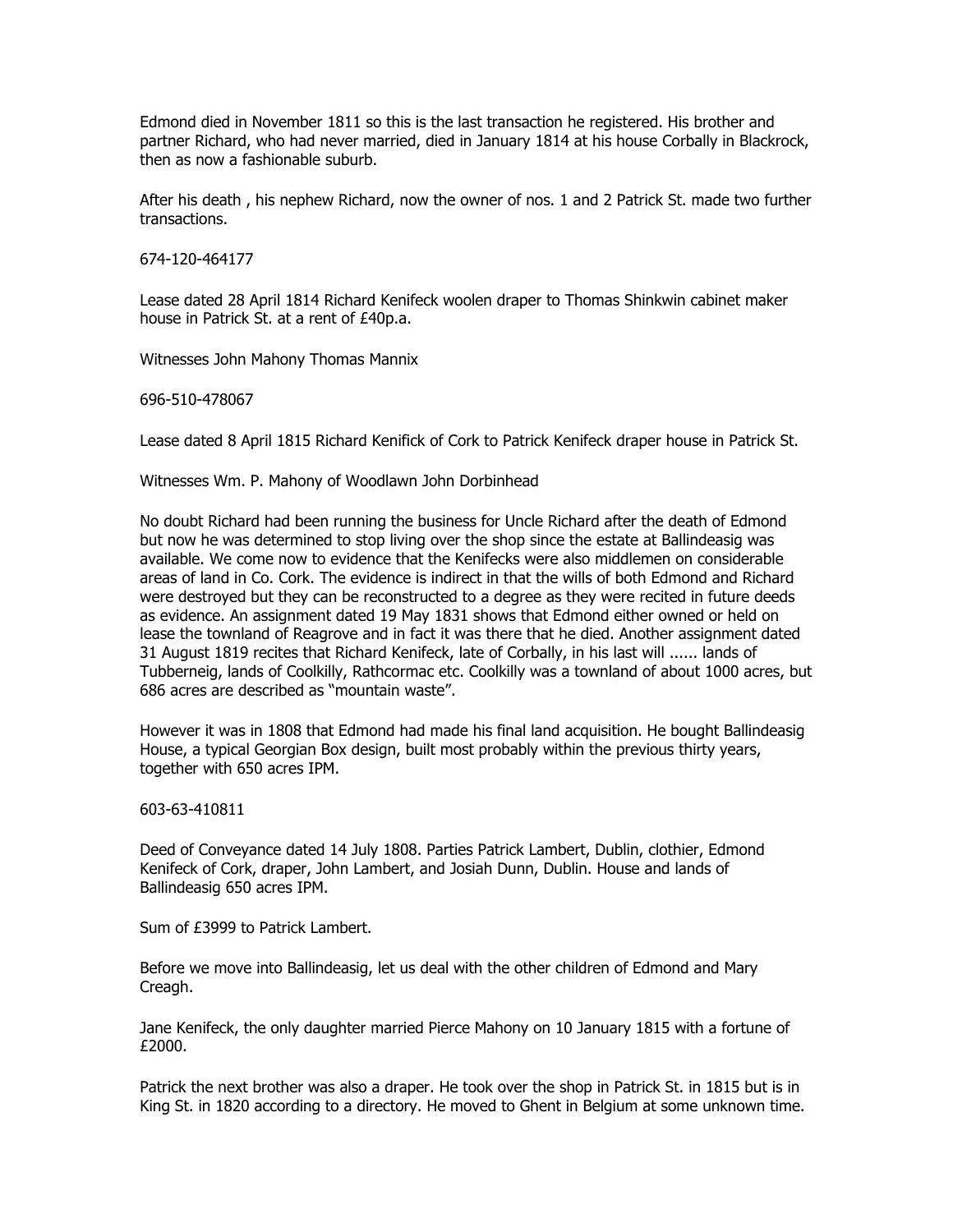He must have married because the issue of The Constitution of 5 October 1843 carried a marriage notice of his youngest daughter Margaret at Ghent to John de Cock Esq. of Barnard. In The Cork Constitution of 1857 he is referred to as "the late Patrick Kenifeck".

The yougest brother William was Secretary of the Hibernian Gaslight Company in Dublin in 1825 and seems to have held that position for some years. According to the Will Calendar, William Kenifeck died 19 March 1860 at Bristol, but gives his home address as Marlborough St. Cork. He never married.

# DECLINE AND FALL AT BALLINDEASIG HOUSE.

For some reason, the Kenifecks seem to have been in no hurry to move into Ballindeasig House. Edmond had a map of his new estate as well as the bordering farm of Reagrove drawn in 1810 but he was still at Reagrove when he died in 1811. Richard Roche Kenifeck's address is given as Reagrove when he married Alicia Moylan in February 1815. Alicia was a first cousin of Bishop Francis Moylan. For some reason, there were two marriage settlements drawn up, one just before the marriage which dealt with the fortune of £1500 which Alicia was to bring to the marriage and the second in July which dealt with Alicia's jointure.

### 685-81-471025

Marriage settlement dated 3 February 1815. Parties 1. Richard Kenifeck 2. Alicia Moylan 3. Denis Moylan and Stephen Roche 4. Charles Spread of Sandestown Lodge, Co. Kerry and Denis Richard Moylan, merchant 5. Edmond Roche of Kildinan and denis Creagh Moylan, marriage portion to be £1500

Witnesses Richard Foott James Foott.

#### 684-506-470899

Marriage settlement dated 23 July 1815 Parties 1. Richard Kenifeck 2. John Drew Atkins Gent. and Stephen Roche on the marriage of said Richard Kenifeck and Alicia Moylan, youngest daughter of the late Richard Moylan, lands of Ballindeasig to be assigned to John Drew Atkins and Stephen Roche.

Witnesses James Scott Richard Scott.

The Stephen Roche mentioned was a partner with his brother James in a private bank. Both brothers had married Moylan sisters, who were second cousins of Alicia.

Richard and Alicia had six children whom it may be convenient to list here since they played a part in the events which followed.

Edmond b. 1816

Ellen Roche Kenifeck b. 1817

Richard Kenifeck b. July 1820

Mary Creagh Kenifeck b. May 1823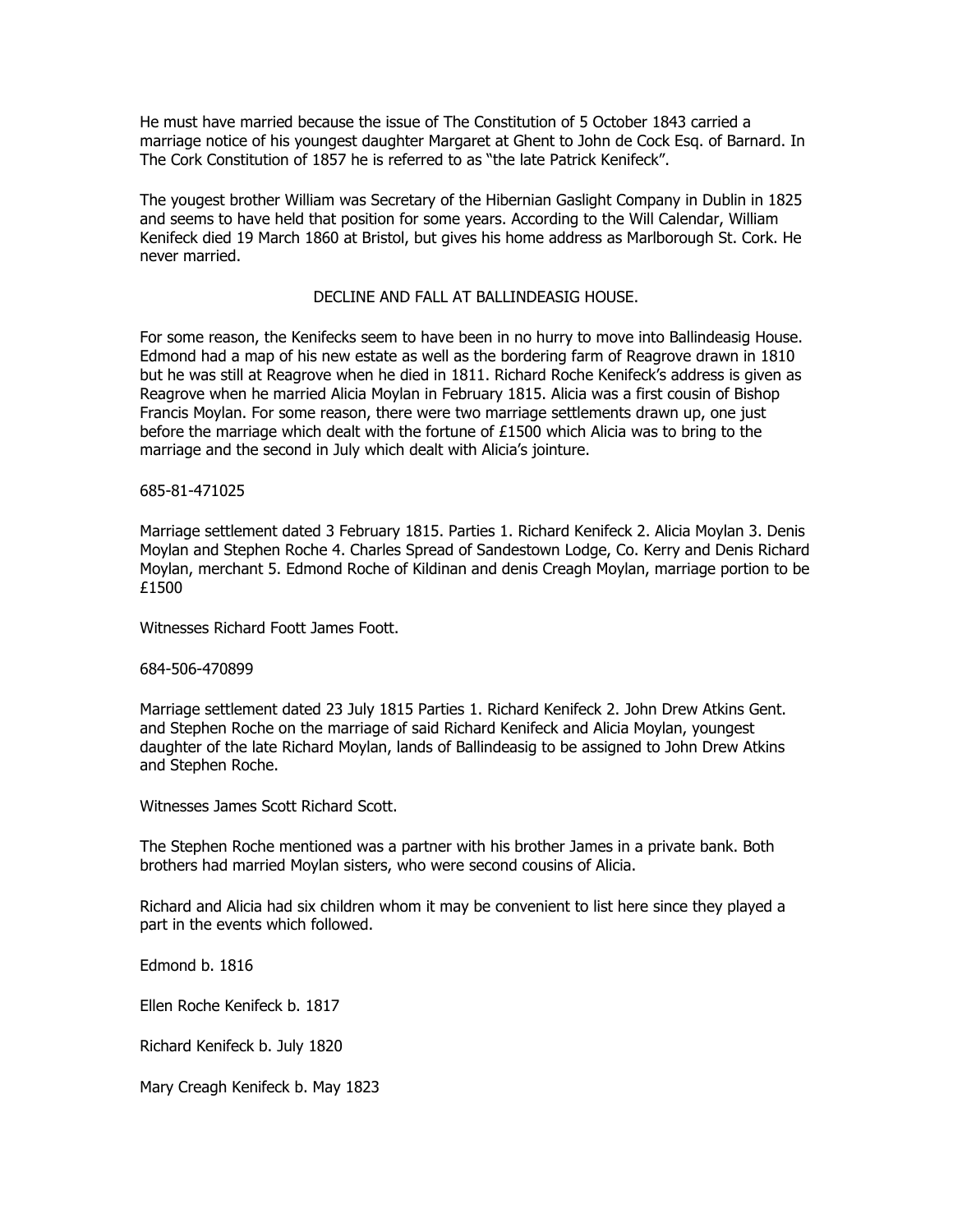Catherine Kenifeck b. June 1823

Alicia Kenifeck b. July 1824

It should be noted that Ellen is the first to appear in the Tracton baptismal register, which suggests that the family did not move into Ballindeasig House until then. There is a curious oral tradition that another Kenifeck family had been in occupation after it had been bought by Edmond in 1808 but had been "thrown out" and assigned to a farm at the Nohoval end of the estate. The T.A.B. certainly do show a Widow Kenifeck as a tenant with a good farm of 100 acres IPM in that area but I have never been able to find any confirmation of the story.

So Richard settled down to the life of a country gentleman and raising a family, but already by 1825 there were ominous signs of financial trouble. We turn again to that great store of knowledge, the Registry of Deeds.

802-149-541285

Mortgage dated 27 April 1825 Richard Kenifeck of Ballindeasig and Lucinda Hawkes .... lands of Ballindeasig, lands of Tubberneig, lands of Coolnakilly

(Denis Richard Moylan had married Mary Hawkes in 1817. They were a wealthy merchant family).

802-525-541660

Assignment dated 2 May 1825 Richard Kenifeck theretofore of Ballindeasig then of the City of Bath Esq. to Wm. Carroll of London, lands as stated in previous deed

824-96-554431

Reassignment dated 23 September 1826 by William Carroll of London to Wm. Kenifeck then of Dublin,

Richard Kenifeck of Cork

Witnesses John Drew Atkins Denis R. Moylan.

It looks as if Richard had managed to pay off the debt to Carroll, probably with the help of his relations, and regained Ballindeasig.

In 1837 Richard was borrowing again.

1838-3-59

Deed of annuity dated 20 November 1837. Parties Richard Kenifeck, Edmond Kenifeck his eldest son by Alicia Moylan, James Balfour of London, Pierce Mahony of Kingstown, Co. Dublin. £396-8- 6 to be paid annually to James Balfour for 90 years.

1838-3-160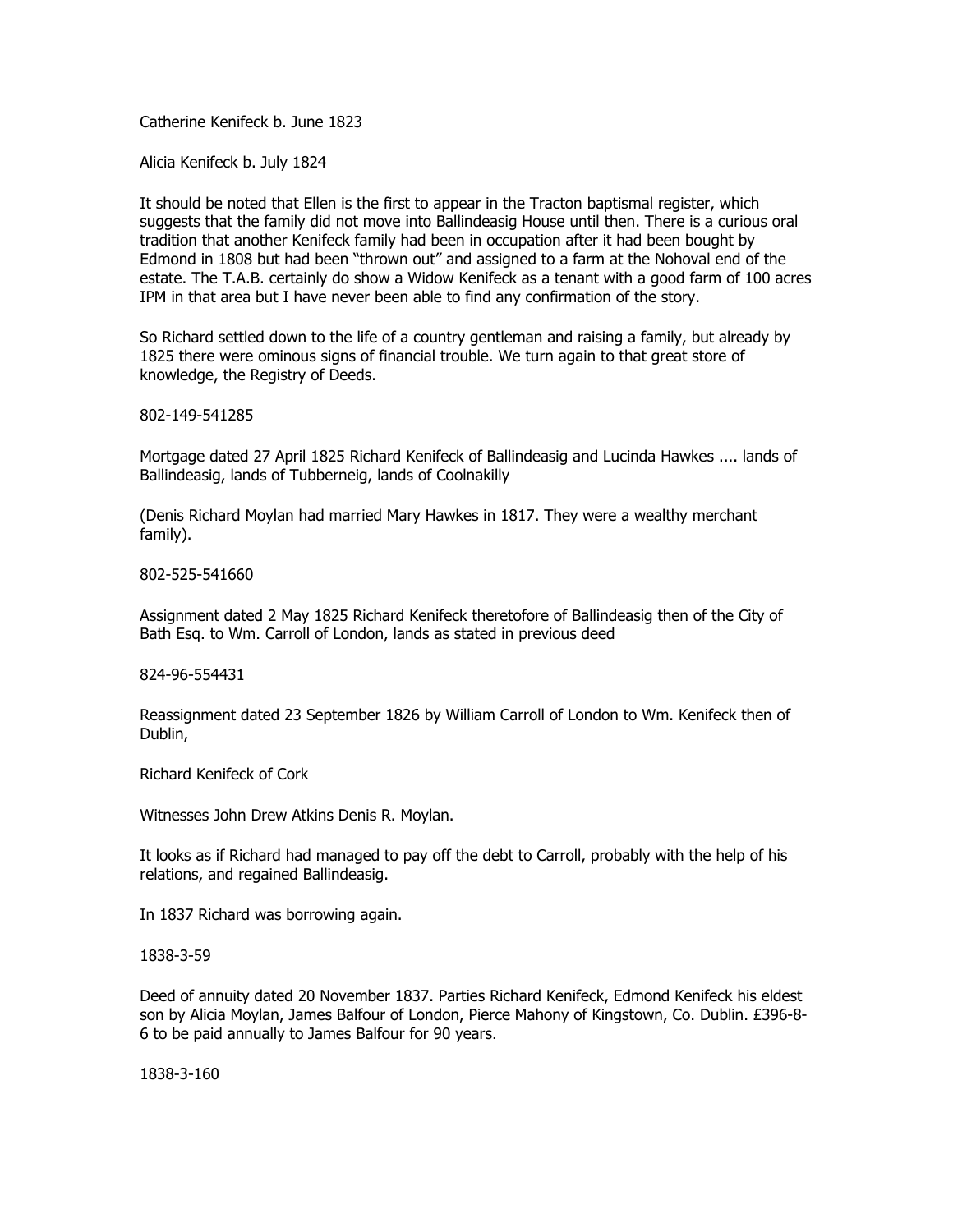Mortgage dated 20 November 1837 Richard and Edmond Kenifeck, lands of Ballindeasig etc. to Luke Joseph Shea of Gortigrenane.

The Sheas were neighbours of the Kenifecks. In March 1842 Richard Kenifeck died, leaving his estate to Edmond the eldest son. That it was in a precarious financial state may be assumed from the sale in the Court of Chancery of Reagrove in that same year to the Hodders of Hoddersfield, who were the immediate lessors in Griffith's Valuation.

Edmond had entered the Kings Inns in 1834 and presumably qualified although there is no record that he ever practised. Many country gentlemen held law degrees as a useful aid to estate management.

Edmond and Richard carried on together in managing the estate. Here is a typical lease :

#### 19844-6-246

Lease dated 18 March 1844. Parties Edmond Kenifeck of Ballindeasig and Richard Kenifeck. Said Edmond demised to David Kidney and Thomas Carroll the glebe at present held by Denis and Michael and Thomas Duff, 44 acres bounded by the high road from Robert's Cove to Kinsale, part of Farrenbrien East in the occupation of John Buckley and Dan Flynn, on east by boreen running east past Daniel Kidney's house.

The Famine was the final blow to the tottering edifice. Alicia Kenifeck died on 3 April 1847 and on the 15 November 1849 Edmond Kenifeck assigned all the lands of Ballindeasig and Tubberneague to his brother Richard and disappeared. There is no record of his death in Ireland. Perhaps he emigrated to Australia.

Neither Edmond nor Richard ever married, but their sisters had to be provided for. An assignment to William Morgan, a well-known local money lender, on 9 February 1850 produced £923. The parties thereto are Ellen, Mary and Alicia Kenifeck and Richard Kenifeck and of course Willoiam Morgan. This suggests that Edmond was no longer there and that Catherine must have died young. The problem was now to find brides for well brought young ladies with small or no fortunes.

Griffith's Valuation finds Richard still the immediate lessor of 689 acres in the parishes of Ballyfoyle and Nohoval and 286 acres in Tubberneague near Rathcormac. Coolkilly and Reagrove are now in other hands.

Richard has some 200 acres in fee at Ballindeasig, so we can presume he was farming them himself.

The first of the daughters to wed was Mary Creagh Kenifeck who was married to John Chrysotom Hennessy of Knockaniffe House near Ballyfeard on the 27 June 1850. Griffith's valuation shows him as the owner of 50 acres and a house valued at £14 (Ballindeasig was valued at £18) but he seems to have had cash and Kenifeck was deeply in debt to William Morgan through a mortgage of £1800 on his lands taken out in 1844. Hennessy paid off this mortgage in 1851 with a payment to Morgan of £3074. Kenifeck was obviously further in debt to Hennessy because in the same year in the Queen's Bench Division, Plaintiff John C. Hennessy, Defendant Richard Kenifeck, judgement was given against Richard Kenifeck for £7894.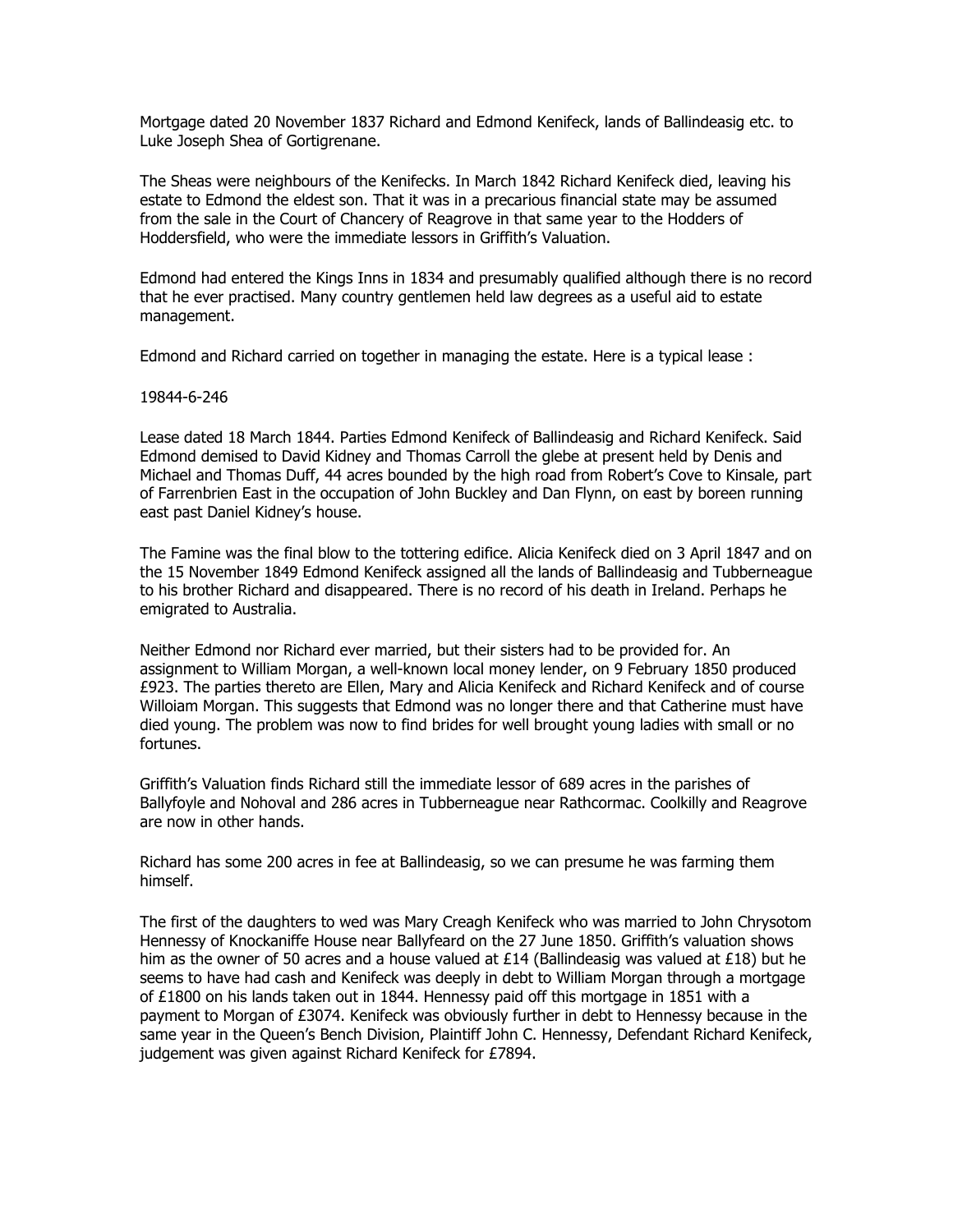The judgement states that Kenifeck owned lands at Ballindeasig and Tubbernaneague, Rathcormac.

The inevitable result was the following conveyance :

### 1853-5-169

Conveyance dated 19 February 1853 Richard Kenifeck then of Ballindeasig conveys lands to John C. Hennessy of Ballindeasig.

And so Hennessy became the cuckoo in the nest and settled down with his wife Mary in their new home. What Mary thought of it we don't know, but there seems to have been an understandable coolness between Richard and his Hennessy in-laws. He died in the Mercy Hospital on 12 December 1873 and was buried in the family vault at Nohoval. An entry in the Calendar of Wills shows that his assets were valued at under £2000 and that his executors were William Charles Connell of Cloverhill, Blackrock and Bryan Galwey, South Mall.

Meanwhile, with their world collapsing around them, the eldest daughter Ellen Roche Kenifeck was married on 12 December 1850 to Jerome Scully, a second cousin (his mother was a Catherine Moylan). The Scullys were a Tipperary family with many connections with Cork merchant families such as Moylan, Creagh, Sheehy and now Kenifeck. Jerome had been brought up and educated in Versailles, where his father James Darby Scully had made a strategic retreat from his creditors (one of his neighbours there was Denis Richard Moylan, Ellen's grand-uncle, who had gone bankrupt about 1825). It is said that Jerome spoke all his life with a marked French accent. He was heir to an estate in Tipperary called Silverfort, which his father had bought from his cousin Darby Scully in the Incumbered Estates Court. The estate was about the same size as Ballindeasig with the same kind of comfortable middleman's residence, so although they were not rich Ellen must have enjoyed a comfortable life until she died in 1897 and was buried on the Rock of Cashel. The third daughter Alicia presumably remained with the Hennessy family in Ballindeasig in the role of maiden aunt until she entered the Mercy Order at St. Mary of the Isles Convent at the mature age of 45

# THE HENNESSYS OF BALLINDEASIG.

The story of the Hennessy occupation may be briefly told. John C. Hennessy died in Ballindeasig in 1891 leaving the estate to his eldest son Michael. It was in his reign, so to speak, that the family made it into Burke's Landed Gentry of Ireland (1912 edition), the Last Hurrah of the Landed Gentry before so many of them were swept away by war abroad and revolution at home. It is a short article starting with the marriage of John to Mary Creagh Kenifeck and contains only one generation. Michael died intestate in 1913 and the estate passed to his sister Kathleen Mary Hennessy, who had married Herbert Baldwin O'Sullivan Beara.

He diede about 1930 and she died in 1934, the last of the family to live in the house. It then became the property of the youngest sister Mary Josephine Hennessy who lived in Cork City, so the house remained unoccupied for several years. Mary Josephine had never married. By the time she died in 1937 almost all the estate had been sold to tenants under the various Land Acts and the house was in poor repair.

Mary Josephine left the house and about fifty acres of land that remaine to Bishop Cohalan of Cork with the ambitious objective of setting up a Trust for the education of priests. Faced with the prospect of running a farm of 50 acres, the Bishop applied to the Charity Commissioners to vary the terms of the will and when he obtained permission he sold Ballindeasig on to the Mercy